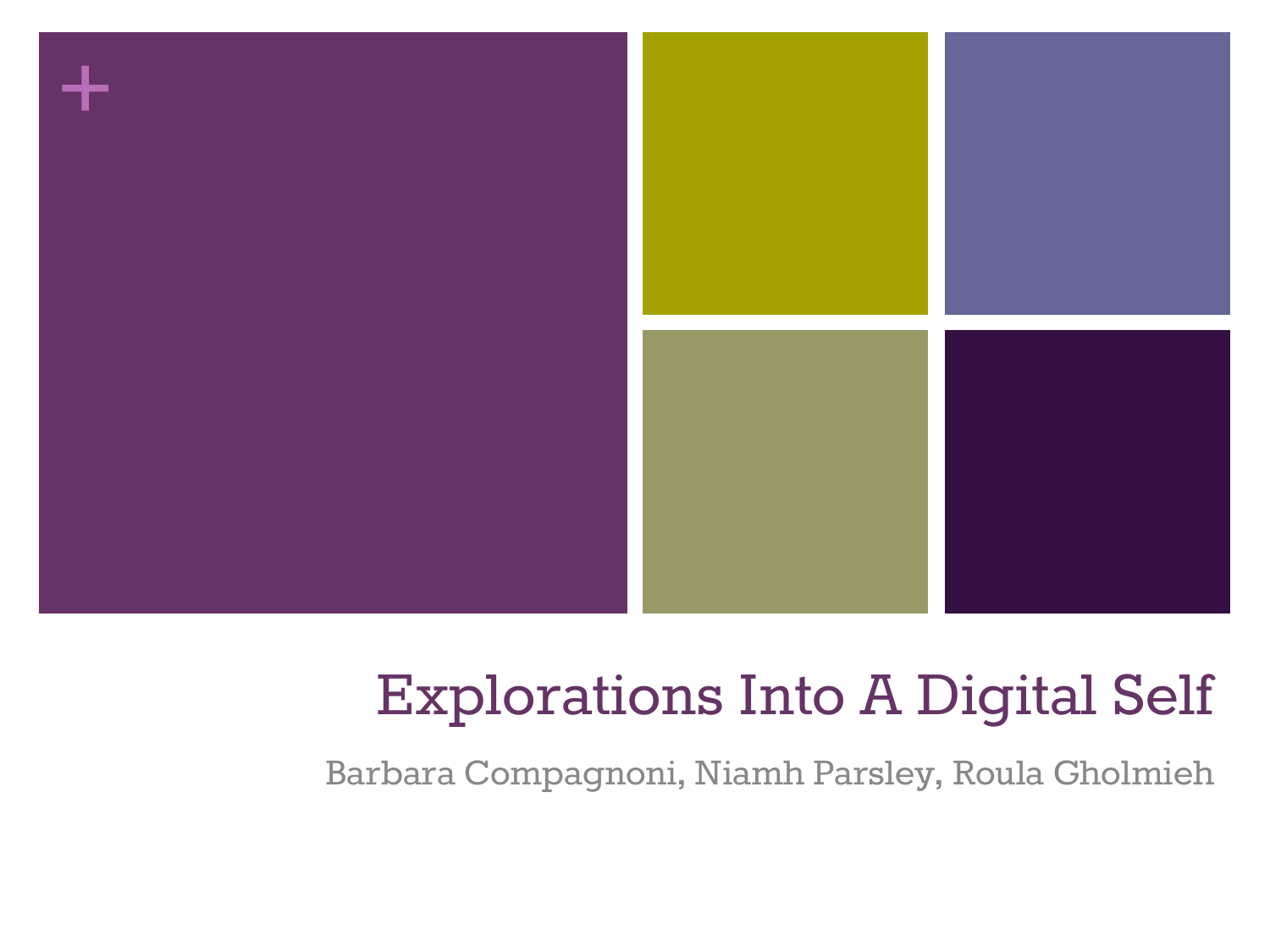## Proposal 1 : Environmental Genesis Precedents



Image supplied from http://www.saxcretino.com/

**+**

Image supplied from http://wraughk.com/deepsea/

Image supplied from http://thatgamecompany.com

Image supplied from http://www.sonicbody.co.uk/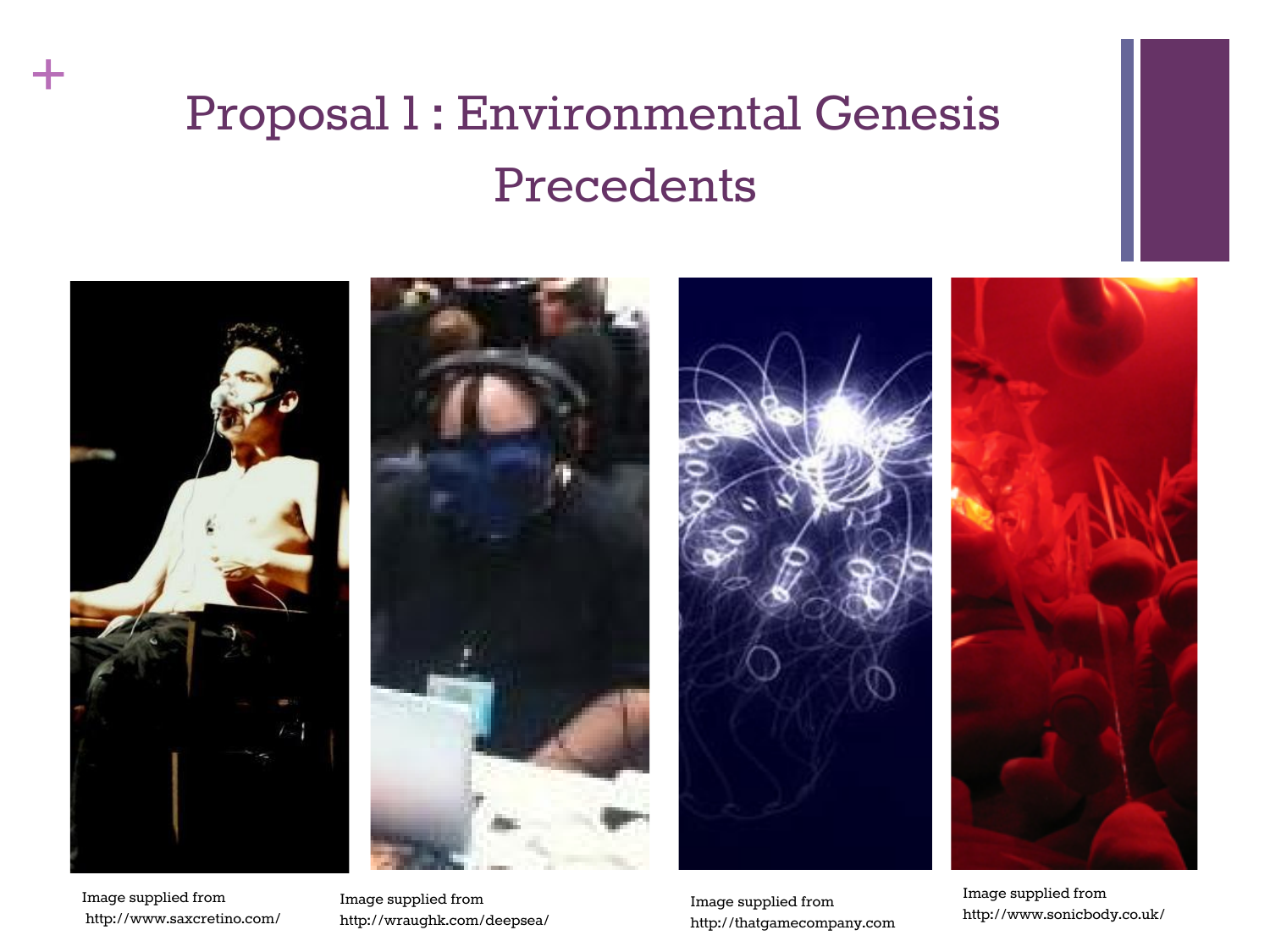## Proposal 1 : Environmental Genesis Scientific/Play Studies

**+**

Brainball – using brain activity for cool competition

Sara Ilstedt Hjelm, Carolina Browall Smart things studio **Interactive Institute** Box 24081 104 50 Stockholm (sara.ilstedt, carolina.browall)@interactiveinstitute.se

#### Beats Down: Using Heart Rate for Game Interaction in **Mobile Settings**

Claudia Stockhausen<sup>1</sup>, Justine Smyzek<sup>1</sup>, Detlef Krömker<sup>1</sup>

<sup>1</sup> Goethe University, Robert-Mayer-Str.10, 60054 Frankfurt, Germany

{stockhausen, smyzek, kroemker}@gdv.cs.uni-frankfurt.de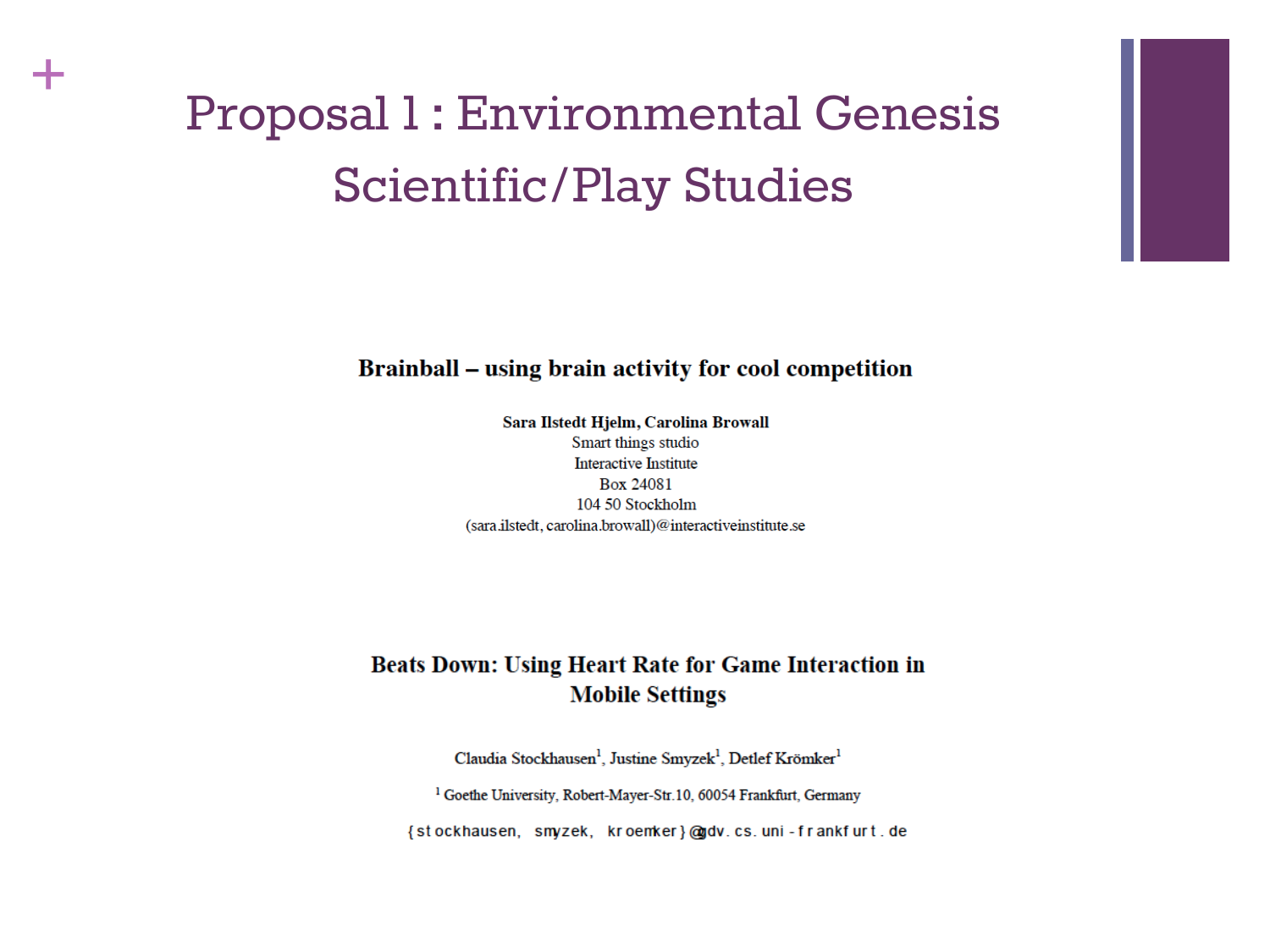## Proposal 1 : Environmental Genesis **Objectives**

- **Heart monitor and breath sensor to capture both natural and accelerated body rhythms**
- **Visual/audio stimulus are affected by speed of users body (maybe modified versions of the sounds themselves to be made out as something else) enabling the users creativity and self conscious to create an "environment".**



**+**

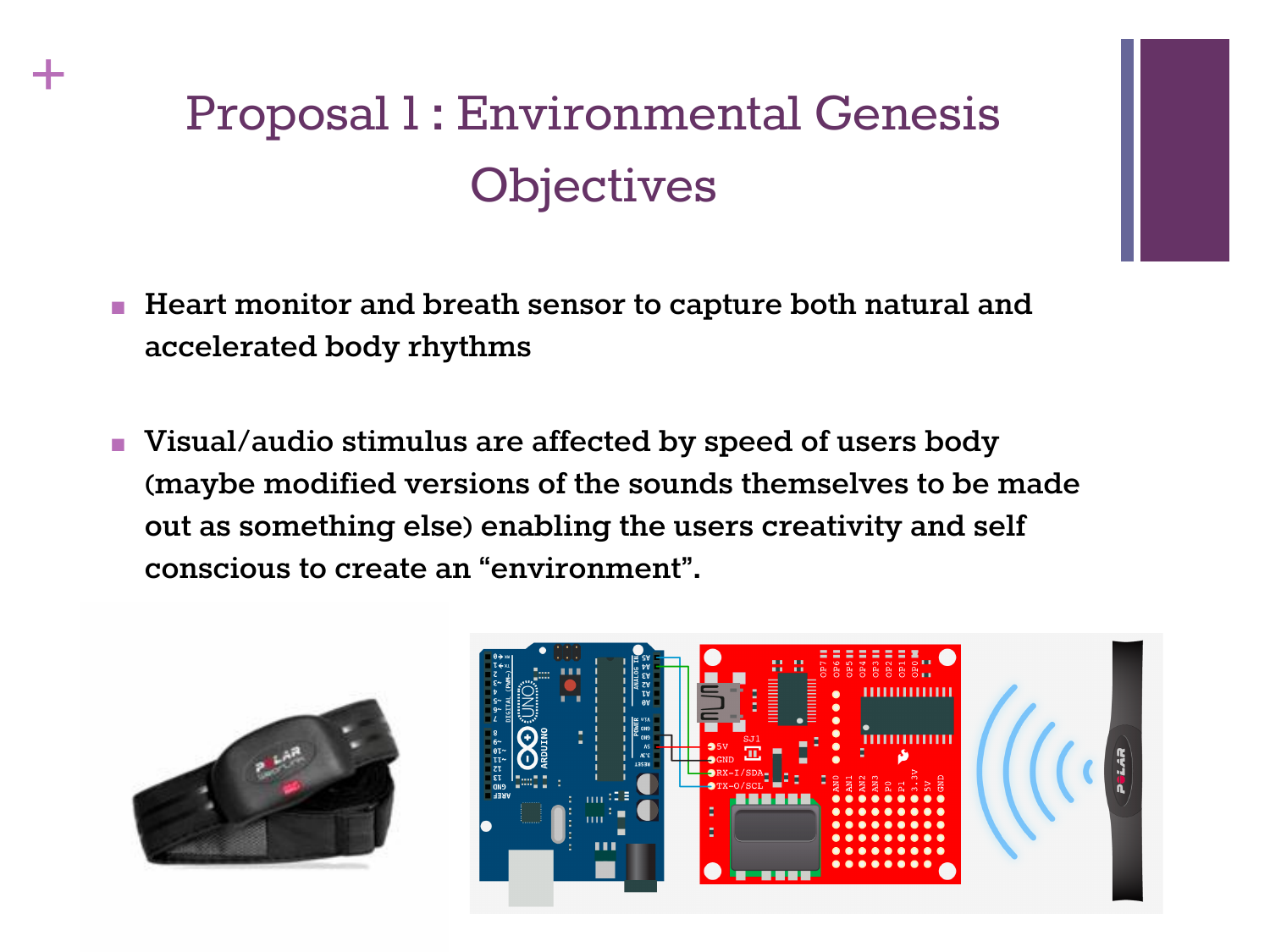### **+** Proposal 2: Stimulus On The Brain

#### **Concept**

*Explore problems of real space / digital space in relation to real self / digital self.*

**Iterations** 

- Input from a NeuroSky MindWave Headset is connected through OF via Bluetooth to an audiovisual experience : Using '**Attention**' and/or '**Meditation**' data to control the audiovisual.

- Input from a NeuroSky MindWave Headset is connected through OF via Bluetooth to an physical experience : Using '**Attention**' and/or '**Meditation**' data to control an object or a body.

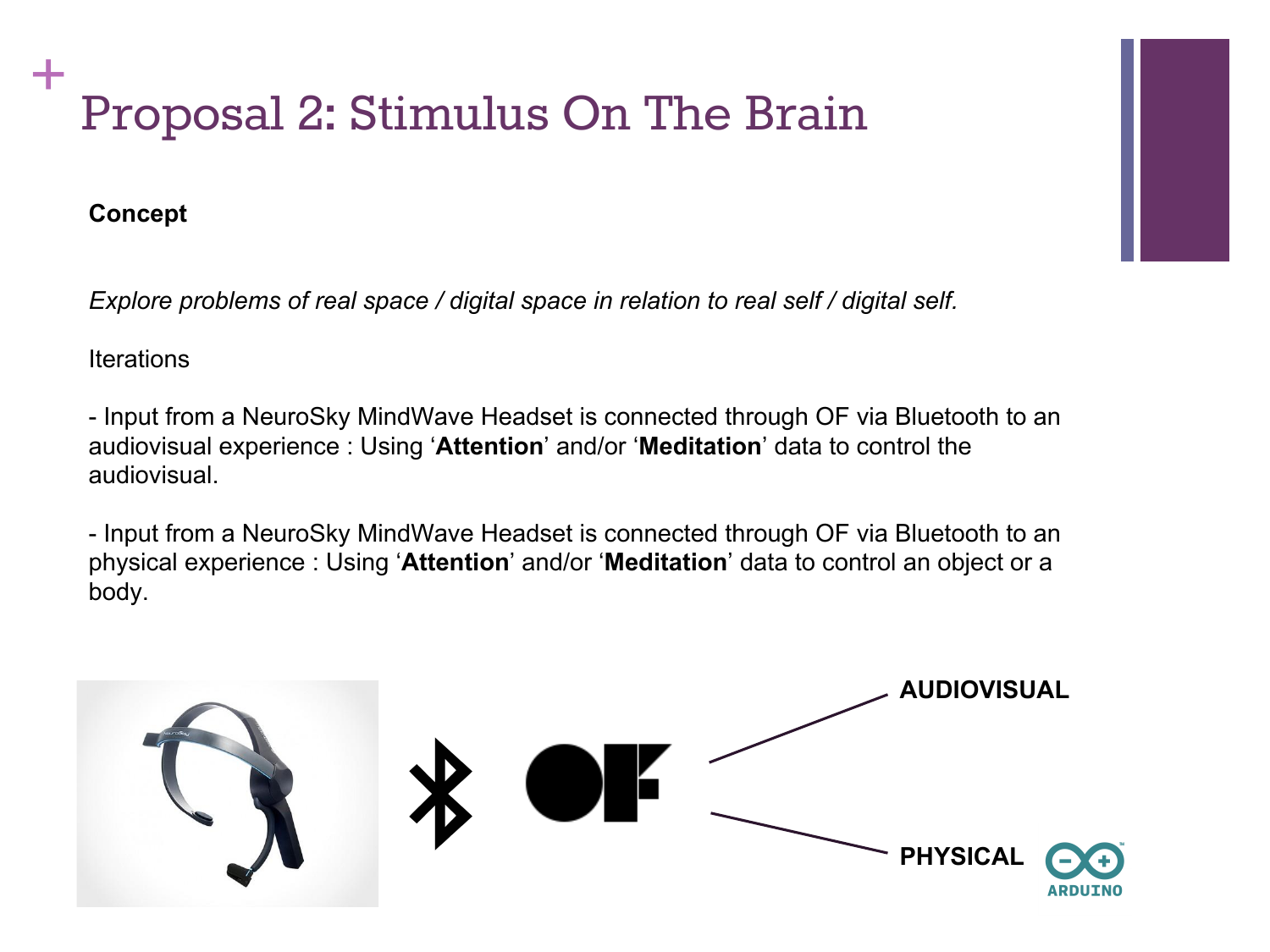### **+** Proposal 3: Thought Patterns In An Environmental Genesis

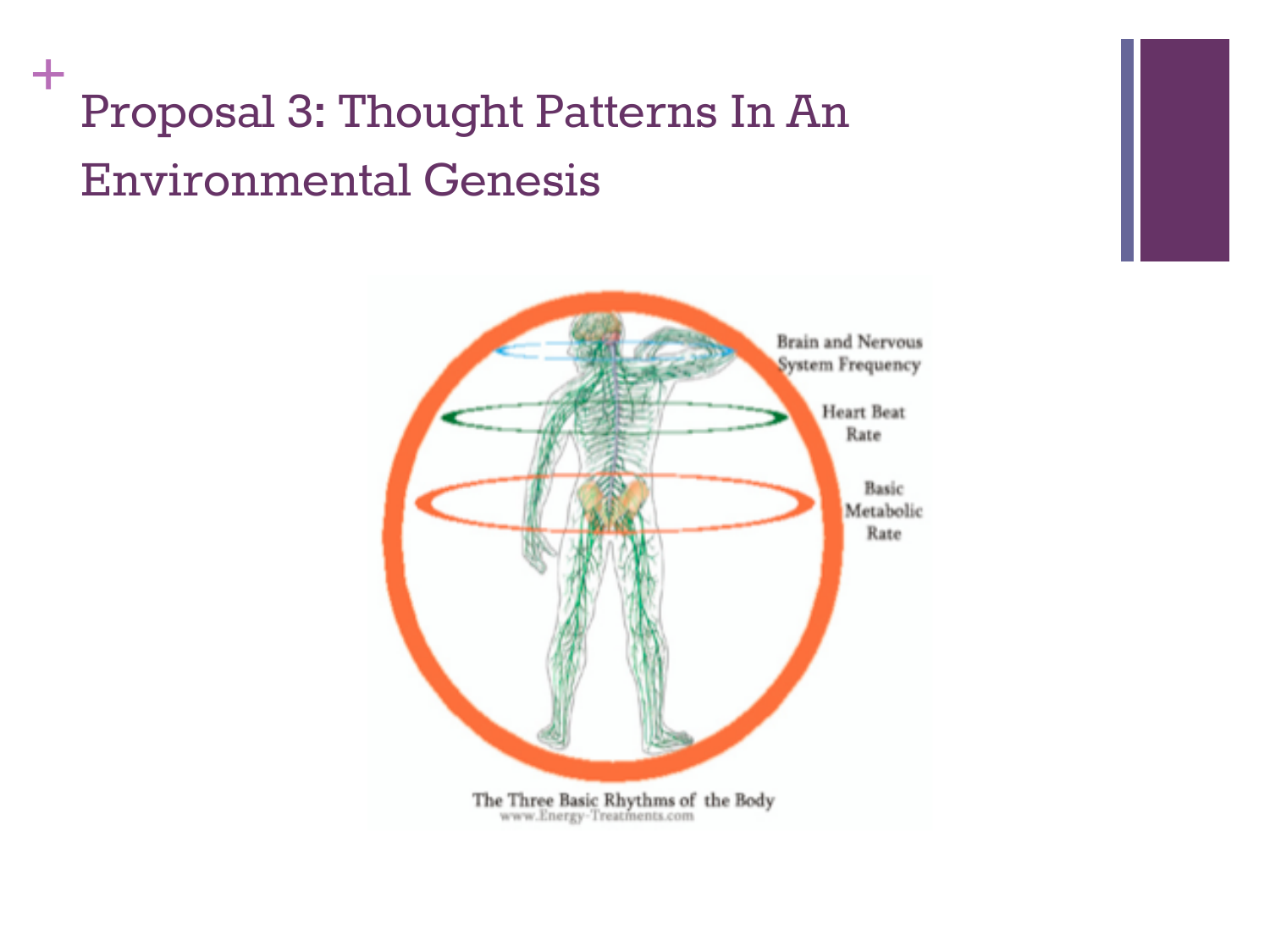# Proposal 3: Brain & Environmental Genesis **Objective**

**+**

■ **Visual/audio stimulus are created by one's breathing and heart rate, buy after development affected by conscious to modify the "environment".**

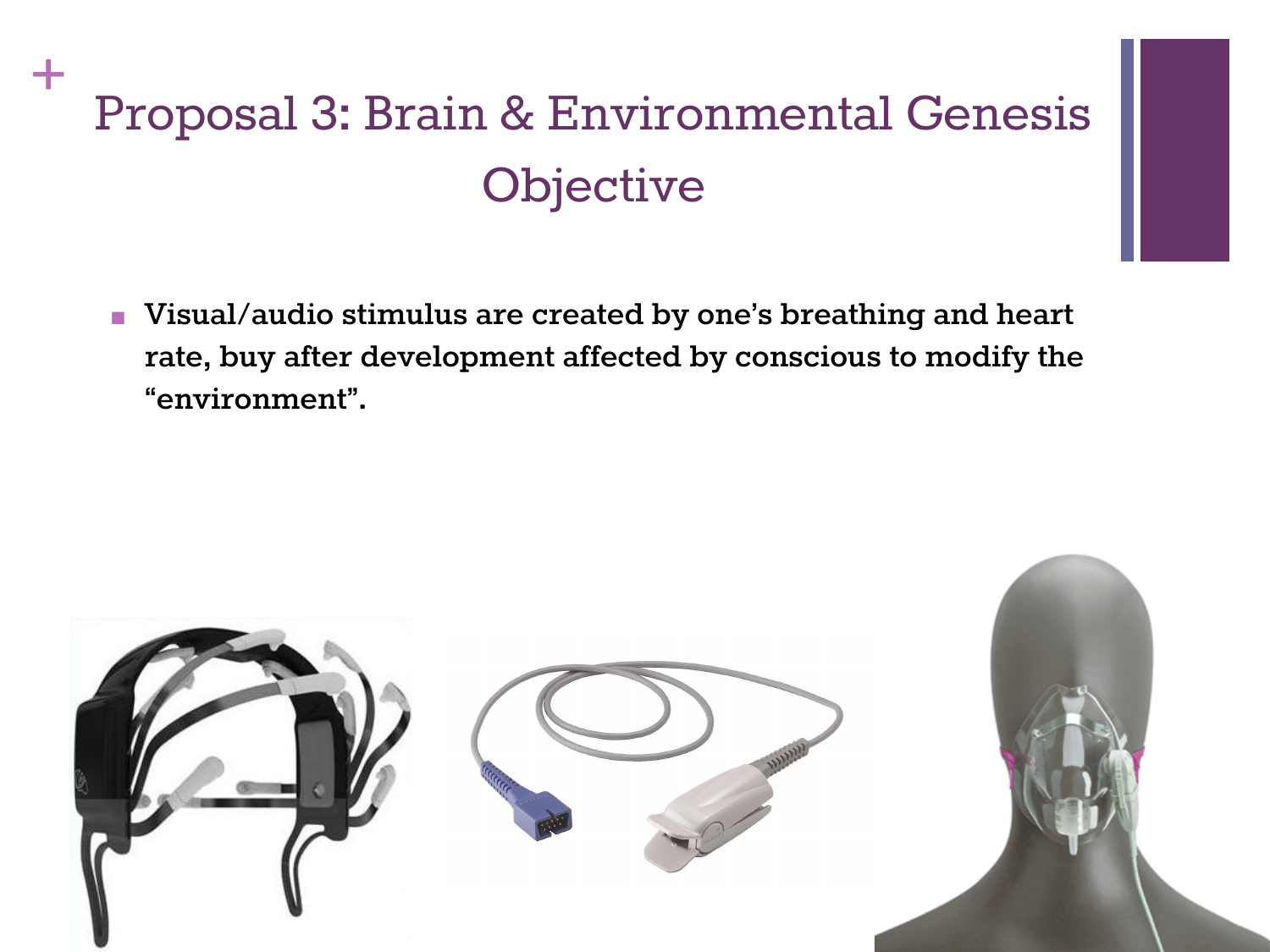### **+** Proposal 4: Emotional Stimulus Triggering Physiological Responses or Brain Wave Patterns

"Increases or decreases in heart rate, cutaneous blood flow (blushing or turning pale), piloerection, sweating, and gastrointestinal motility can all accompany various emotions." Purves D, Augustine GJ, Fitzpatrick D, et al., editors. NeuroScience 2nd ed. Sunderland (MA): [Sinauer Associates;](http://www.sinauer.com/) 2001.



Image supplied from http://www.digitalmeans.co.uk



Image supplied from http://www.pulsesensor.com